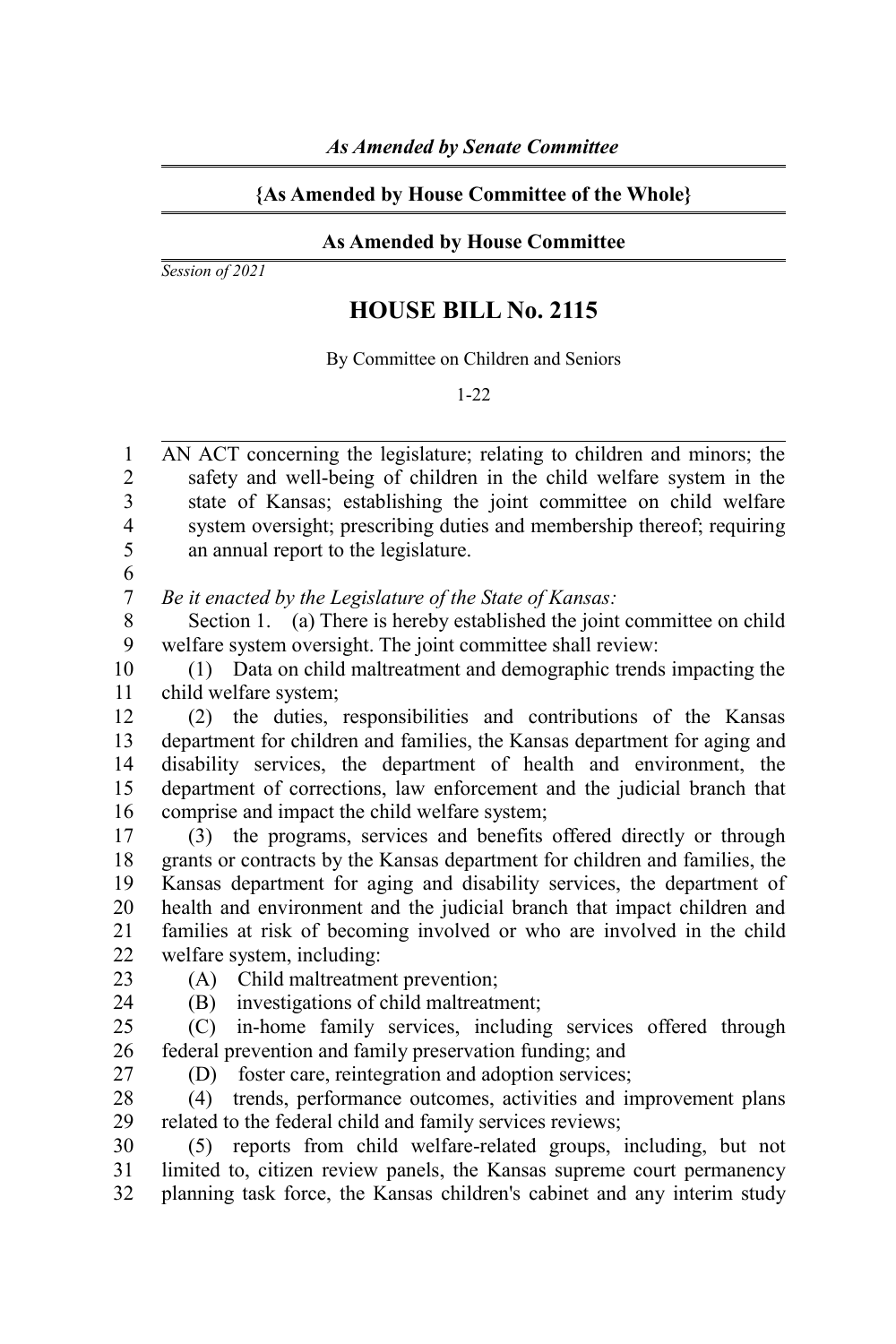committees or work groups authorized by the Kansas legislature; 1

(6) implementation of the 2019 child welfare system task force report recommendations, including top-tier recommendations related to the child welfare workforce, data technology, access to behavioral healthcare for high-risk youth and implementation of the federal family first prevention services act; 2 3 4 5 6

(7) reports on concerns received from the Kansas department for children and families child welfare ombudsman or customer service department or similar office; 7 8 9

(8) opportunities for Kansas to strengthen the child welfare system through evidence-based interventions and services for children and families; and 10 11 12

13

(9) any other topic the joint committee deems appropriate.

(b) The joint committee shall consist of 11**13** members of the legislature appointed as follows: 14 15

(1) Two members of the house of representatives standing committee on children and seniors appointed by the speaker of the house of representatives; 16 17 18

(2) one member of the house of representatives standing committee on children and seniors appointed by the minority leader of the house of representatives; 19 20 21

(3) two members **{of}** the senate standing committee on public health and welfare appointed by the president of the senate;  $22$ 23

(4) one member of the senate standing committee on public health and welfare appointed by the minority leader of the senate; 24 25

(5) two members of the house of representatives appointed by the speaker of the house of representatives; 26 27

(6) one member of the house of representatives appointed by the minority leader of the house of representatives; 28 29

(7) two members of the senate appointed by the president of the senate**;** 30 31

**(8) one member of the senate appointed by the minority leader of the senate; and** 32 33

**(9) one member of the house of representatives appointed by the majority leader of the house of representatives**. 34 35

(c) Members shall be appointed for terms coinciding with the legislative terms for which such members are elected or appointed. All members appointed to fill vacancies in the membership of the joint committee and all members appointed to succeed members appointed to the membership on the joint committee shall be appointed in the manner provided for the original appointment of the member succeeded. 36 37 38 39 40 41

(d) (1) The first chairperson of the joint committee shall be appointed by the speaker of the house of representatives from among the members of 42 43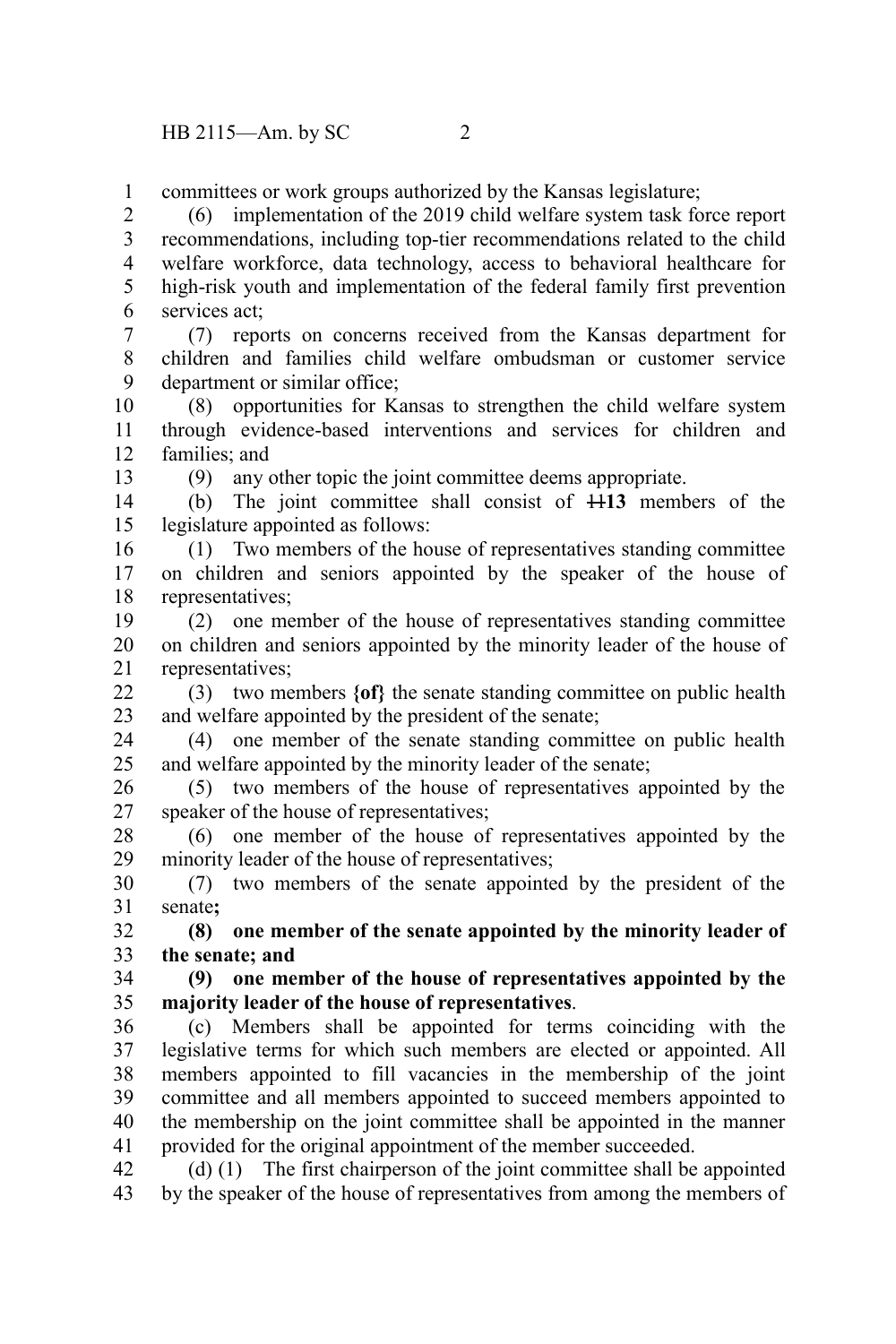the joint committee appointed by the speaker of the house of representatives, within 30 days of the effective date of this section. The chairperson and vice-chairperson of the joint committee shall alternate annually between the members appointed by the speaker of the house or representatives and the president of the senate. 1 2 3 4 5

(2) The speaker of the house of representatives shall designate a representative member to be the chairperson or the vice-chairperson of the joint committee as provided in this section. The president of the senate shall designate a senator member to be the chairperson or the vicechairperson of the joint committee as provided in this section. The ranking minority member shall be from the same chamber as the chairperson. The minority leader of the senate shall designate a senator member to the the ranking minority member of the joint committee as provided in this section. The minority leader of the house of representatives shall designate a representative member to be the ranking minority member of the joint committee as provided in this section. 6 7 8 9 10 11 12 13 14 15 16

(e) The members originally appointed as members of the joint committee shall meet upon the call of the chairperson on or after January 1, 2021. Thereafter, the joint committee shall meet at least once in January and once in April **during each of the first and second calendar quarters** when the legislature is in regular session and at least once during each of the third and fourth calendar quarters, on the call of the chairperson, but not to exceed six meetings in a calendar year. 17 18 19 20 21 22 23

(f) Six**Seven** members of the joint committee shall constitute a quorum. 24 25

(g) At the beginning of each regular session of the legislature, the joint committee shall submit to the president of the senate, the speaker of the house of representatives, the house standing committee on children and seniors and the senate standing committee on public health and welfare a written report that shall include recommended changes to current laws, rules and regulations and policies regarding the safety and well-being of children in the child welfare system in the state of Kansas. 26 27 28 29 30 31 32

(h) Members of the joint committee shall be paid compensation, amounts for travel expenses and subsistence expenses or allowances as provided in K.S.A. 75-3212, and amendments thereto, for attendance at any meeting of the joint committee or any subcommittee meeting authorized by the committee. 33 34 35 36 37

(i) In accordance with K.S.A. 46-1204, and amendments thereto, the legislative coordinating council may provide for such professional services as may be requested by the joint committee. 38 39 40

(j) The joint committee may make recommendations and introduce legislation as it deems necessary in performing its functions. 41 42

Sec. 2. This act shall take effect and be in force from and after its 43